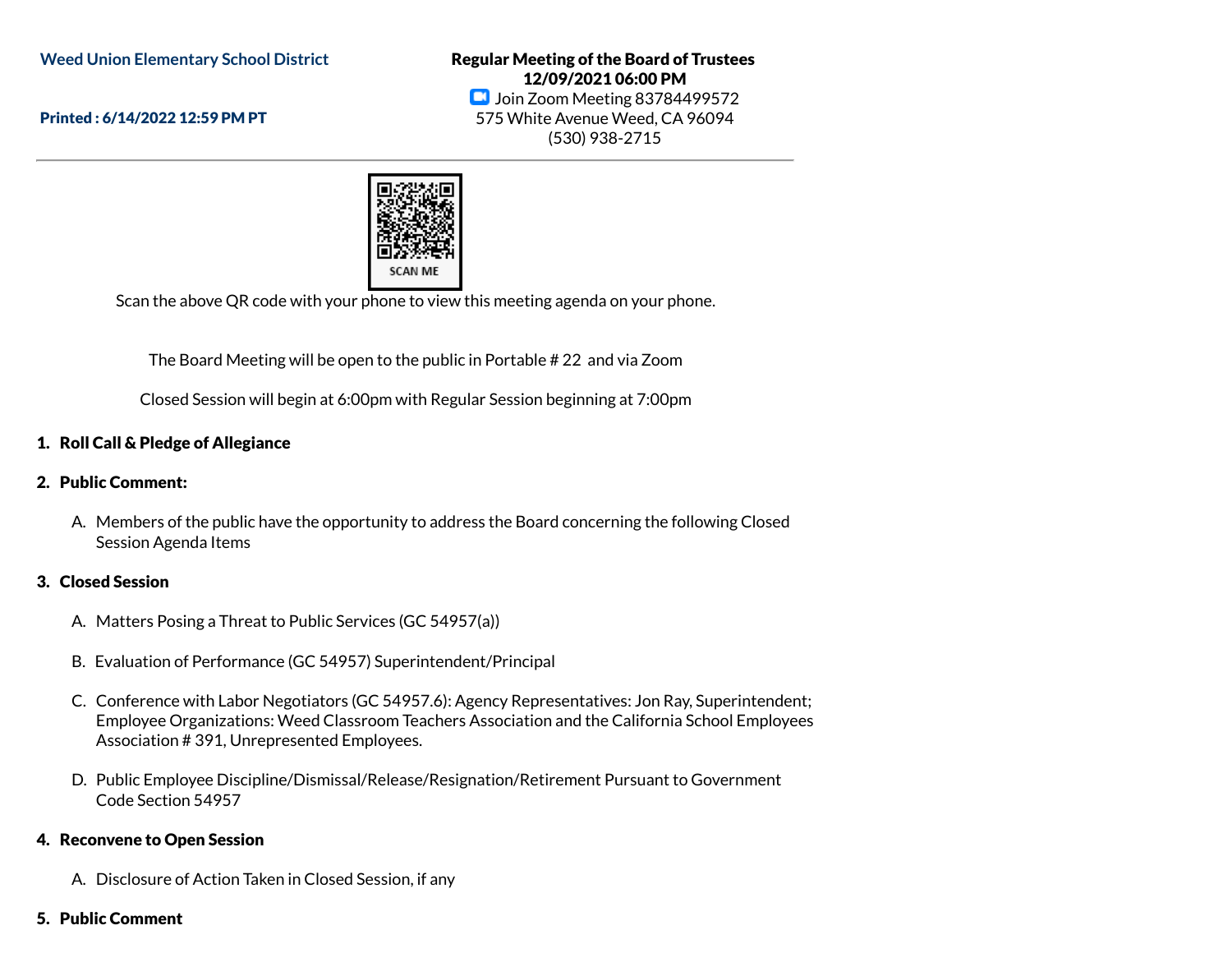- A. Items on the Agenda
- B. Items not on the Agenda

### 6. Organizational Meeting

- A. Election of Officers Pursuant to Board Bylaw 9100
	- I. Elect a President
	- II. Elect a Clerk
	- III. Appoint the Superintendent as Secretary of the Board of Trustees
- B. Establish the time, dates, hours and place for the Regular Meetings of the Board of Trustees

### 7. Consent Agenda

- A. Approve Board Meeting Minutes for the November 18, 2021 Regular Meeting and the November 18, 2021 Special Meeting
- B. Approve Fund Transfers, Budget Transfers and Warrants: \$17,777.47 + \$19,714.46 +\$23,348.00 + \$43,973.24 + \$18,380.58 +\$3,415.10 + \$101,000.00 + \$100,431.02 + \$175.00 = \$328.214.87
- C. Approve Personnel Action Report
- D. Approve Ark Design Construction and Roofing, Inc.
- E. Approve Declaration of Need for Fully Qualified Educators

# 8. Reports

- A. Certificated Staff
- B. Classified Staff
- C. Superintendent / Principal
	- I. Academic Achievement
- D. Construction Report
- 9. Discussion Items